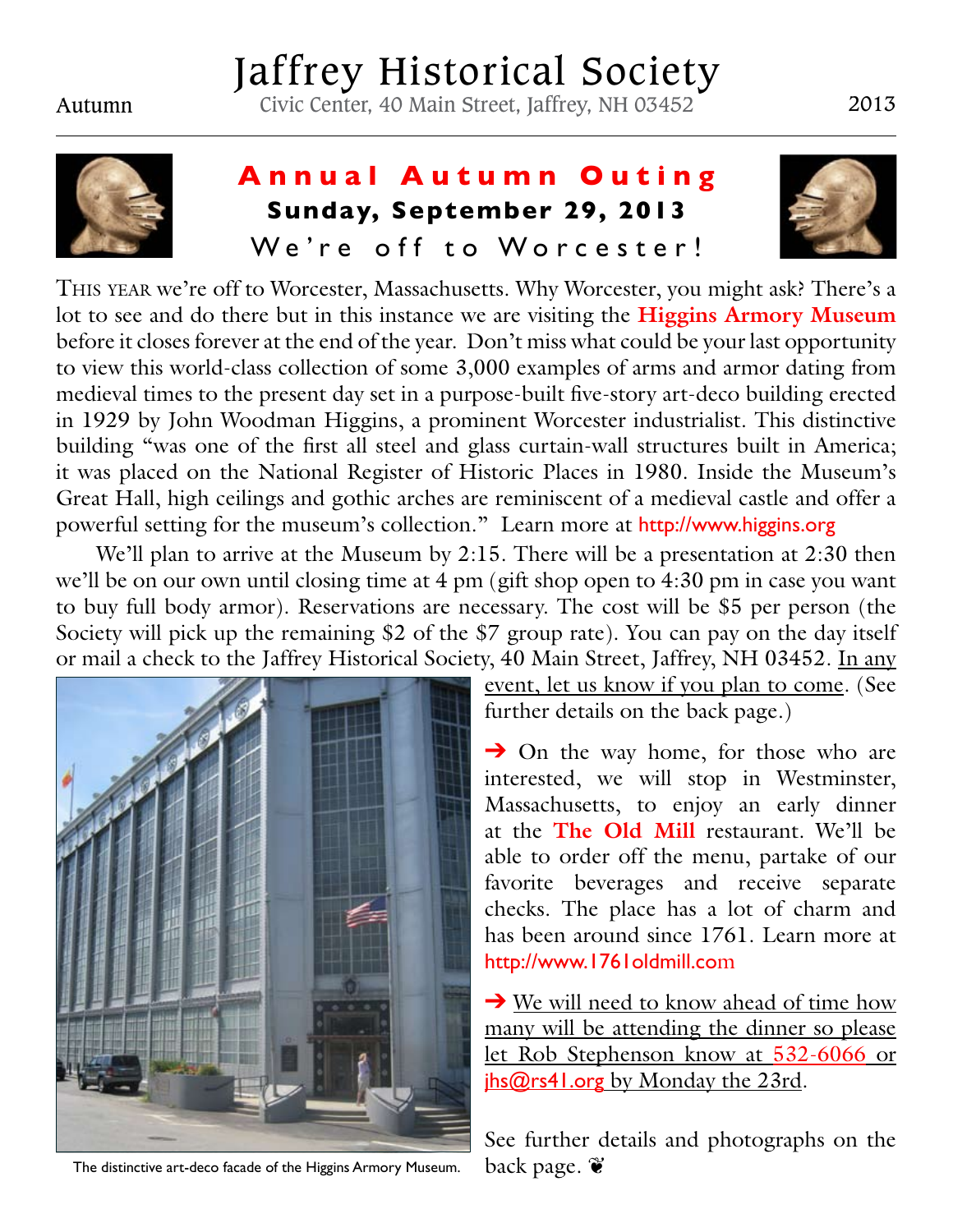## *News of your Society*

#### GREETINGS TO ALL,

I hope you'll come along on our **Autumn Outing** to Worcester! And looking ahead, remember our traditional **Christmas Party** at the Civic Center on December 12th, a **Potluck** supper and program on February 13th, speakers in **April** and **June** and our **Annual Meeting** on August 14th. (Generally the Society meets on the second Thursday of alternate months.) Details on these will be forthcoming in mailings—and e-mailings. If you received this by US mail and have e-mail and would prefer that medium, send me your e-address and I'll add you to the list. It will save the Society a bit of money and make the logistics faster and easier. We have a website of sorts, hosted on my own, at http://www.rs41.org/jhs.htm

The current exhibit (through November) displayed in the basement of the Civic Center features artifacts related to the 114 years of '**Railroading in Jaffrey**.'

On April 4th, writer and story-telle**r Rebecca Rule** regaled us with stories of the rituals, traditions and history of Town Meeting, including the perennial characters, the literature, the humor, and the wisdom of this uniquely New England institution. Her recent book—*Moved and Seconded: Town Meeting in New Hampshire*—was the basis of her talk and signed copies were eagerly snapped up afterwards.

Our **Annual Meeting** held in August was a great success with an overflow crowd. Members of the extended **Belletete** family gave an interesting history of the multi-generational lumber and hardware business which has been such a part of Jaffrey life over all these years.

On September 3rd, a convoy of cars followed Mark Cournoyer as he hauled on Dave Kemp's trailer the Society's **1868 Wheeled Hearse** from the Cournoyer Funeral Home on River Street—where it's been in residence for years—to Belletete's Annex in Squantum, where it will be for a year or two while we decide how to best store, preserve and display it. (The Sleigh Hearse is presently ensconced in the Hearse House at Village Cemetery, just east of the Post Office.) A 'Hearse Committee' is being formed to research the hearses and recommend how they should be preserved and displayed; if you'd like to participate, let me know! Many thanks to Belletetes for providing the storage.

Several members of the Society gather most Monday and Thursday mornings from 10 to 12 (November-April) in the basement archives. They are there to work on accessions and cataloguing, but if you drop by for a visit you might be lucky and get a cup of coffee. This is a good opportunity to pursue any Jaffrey history questions you might have.

#### Rob Stephenson, *President*

If you have any comments or suggestions please e-mail me at  $|h\overline{s}\omega r\overline{s}41\rangle$ .org

## **Little Red Schoolhouse**

Jackie Johnson, *Chair*

Thanks to all of those who served as docents this past season at the Little Red Schoolhouse:

| Richard Boutwell        | <b>Bill Driscoll</b> | Joe Manning    | Paul St. Pierre   |
|-------------------------|----------------------|----------------|-------------------|
| Mickey Chamberlain      | Ken Duquette         | Marcie Manning | Ann & Pete Sawyer |
| Sandy & Bob Chamberlain | Jackie Johnson       | Kent Royce     | <b>Betty Shea</b> |
| Helen Coll              | Sandy Kallman        | Pam Royce      | Debbie Stewart    |

In addition to the open hours of weekends from 2 to 4, the Schoolhouse was open for the Jaffrey Grade School fourth graders in June, on the 4th of July, for the visiting students from China in August and for students from the Epping Christian Academy.

I am anxious to turn over school visits to a younger volunteer so please contact me if you are willing and interested.  $\bullet$ 

## **Monadnock No. 4**

Bill Driscoll & Dave Kemp, *Chairs*

WE REMAIN active and busy in preserving Jaffrey's fire apparatus from years past. Many people are not aware that the Society has two fire engines dating from the early 1800s that were in service in Jaffrey. We also have Jaffrey's first motorized engine, the 1931 Seagrave Pumper. To show off these treasures we are planning an Open House sometime next year—watch for the date in a future Newsletter.

Dave Kemp, Bill Driscoll and Joe Manning are active members of the Amoskeag Reserve Engine Company of the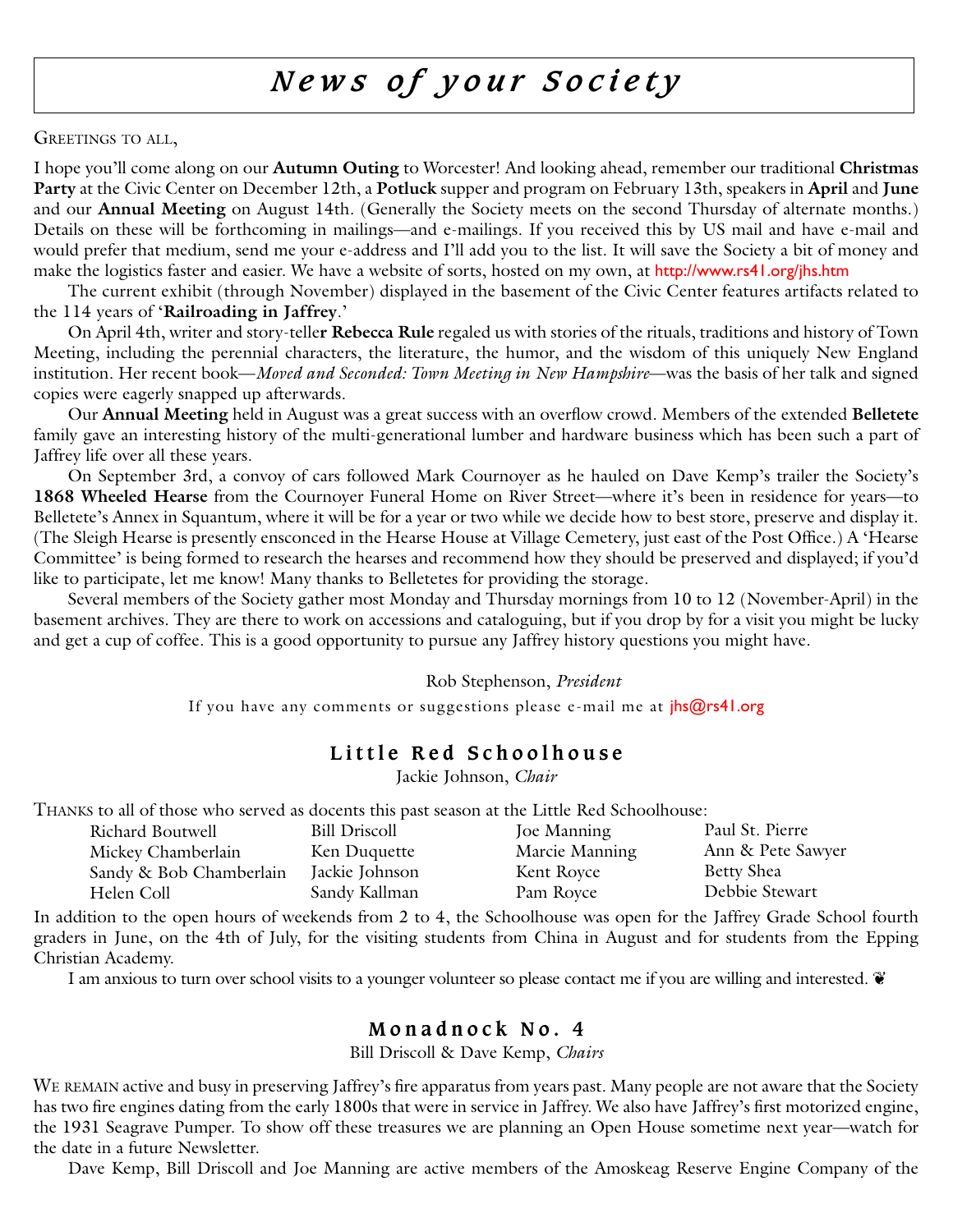N.H. Chapter of the National Association for the Appreciation and Preservation of Antique Fire Apparatus. Through contacts with them we are researching the origins of the "Contoocook," first recorded in Town records as an 1848 model. We know that it is many years older and was manufactured in Boston by the Thayer Company, perhaps earlier than our 1828 "Fire Fly" made by the Cooper, Phelps, Campbell Company of Vermont.

Finally, we are delighted to announce that after many years of searching, we have finally found a missing and vital part for the pump mechanism on the Seagrave. Through the financial generosity of one of the Society's Directors, the pump primer was purchased from a West Virginia collector and installed. The Seagrave is ready to "lay on the water" for the first time in 50 years!  $\tilde{\mathbf{v}}$ 

#### **Acquisitions & Accessions** Dick Boutwell, *Chair*

CURRENTLY on display in the basement display cases at the Civic Center are the acquisitions received by the Society over the past year. (We accept any Jaffrey-related items that can be stored in our three basement rooms.) The current exhibit can be viewed any time the Civic Center is open. They include some interesting items:

**B. F. Cann** was a Jaffrey carpenter and contractor in the first decades of the 20th century. His son, **F. B. Cann**, served in World War I as an aviator. The Society has been given his uniform with ammo belt, cap, goggles and ear piece, and photographs of the aviator wearing them.

When **Stan Wilson** closed his barbershop on River Street after more than fifty years of service to the town, the outside sign and barber pole were given to us.

**George Duncan** operated a business in the Duncan Block known as *Duncan the Druggist* for many years. Heirs of his grandson, **G. B. Duncan**, brought to us three boxes of papers and books. Among the many books are the histories of Jaffrey, Peterborough, Marlborough, Dublin and Hancock. Notebooks include the many years of the work of George Duncan when he was active in town affairs and as a state tax committee member, and scrapbooks include additional town and family activities.

**Marion Dubley Corain** sent four postcards picturing activities during the many Winter Carnivals held in town. The Society displayed a number of Winter Carnival cards and scenes during the past winter. The new cards fortunately do not duplicate any that were on exhibit.

In 1952 when **The Shattuck Inn** ceased operations, a Roman Catholic Seminary was started at the former hotel. The priests and brothers became active in activities around town. A group of six brothers formed a musical group they named "The Scholastics." **Lorie-Ann Tessier**, who at one time worked at the Grade School, has donated a recording of the singing brothers.

During the summer two Society members visited **Helen Gorzokoski** in Northfield, Massachusetts, to collect three notebooks relating to the Dean Murder of 1918. Mrs. Gorzokoski is a descendant of a nephew of Dr. Dean. Along with virtually every newspaper release about the murder are many family letters written about the crime.

**Elmo** and **Donna Ouelette** passed on to us a cardboard milk "bottle" from the Second World War, distributed by Silver Ranch Dairy, and a stiff bristled broom used to put out grass fires; "Jaffrey" is stamped on the handle.

At the time of the Annual Meeting of the Society in August, when the Belletete family related the long and successful history of their business, items relating to other retail stores were exhibited at the Civic Center. It was evident that our collection contains very little to show the great commerce that was carried on in Jaffrey. We will be happy to receive business cards, posters, advertisements, pictures, etc., of present and past business operations. ❦

## **Membership**

#### Marcie Manning, *Chair*

A LETTER-WRITING campaign in the Spring resulted in 13 new members, one Patron and one Lifetime member. The membership now stands at 154. We are saddened to announce the loss of two of our members, David Sullivan and Katherine Barlow. ❦

#### **Upcoming Programs**

Joe Manning & Betty Shea, *Chairs*

*Sunday September 29, 2013.* Annual Autumn Outing to the Higgins Armory Museum in Worcester. • *Thursday December 12, 2013.* Annual Jaffrey Historical Society-Jaffrrey Civic Center Christmas Party. • *Thursday February 13, 2014.* Annual Potluck Dinner. Program to be determined. • *Thursday April 10, 2014.* Program to be determined.

*Thursday June 12, 2014.* Program to be determined. • *Thursday August 14, 2014.* Annual Meeting. Program to be determined. • *A Sunday in September or October.* Annual Autumn Outing (tentatively a visit to Sam and Jason Hackler's New Hampshire Antique Co-op and the Milford Historical Society).  $\mathbf{\mathcal{C}}$